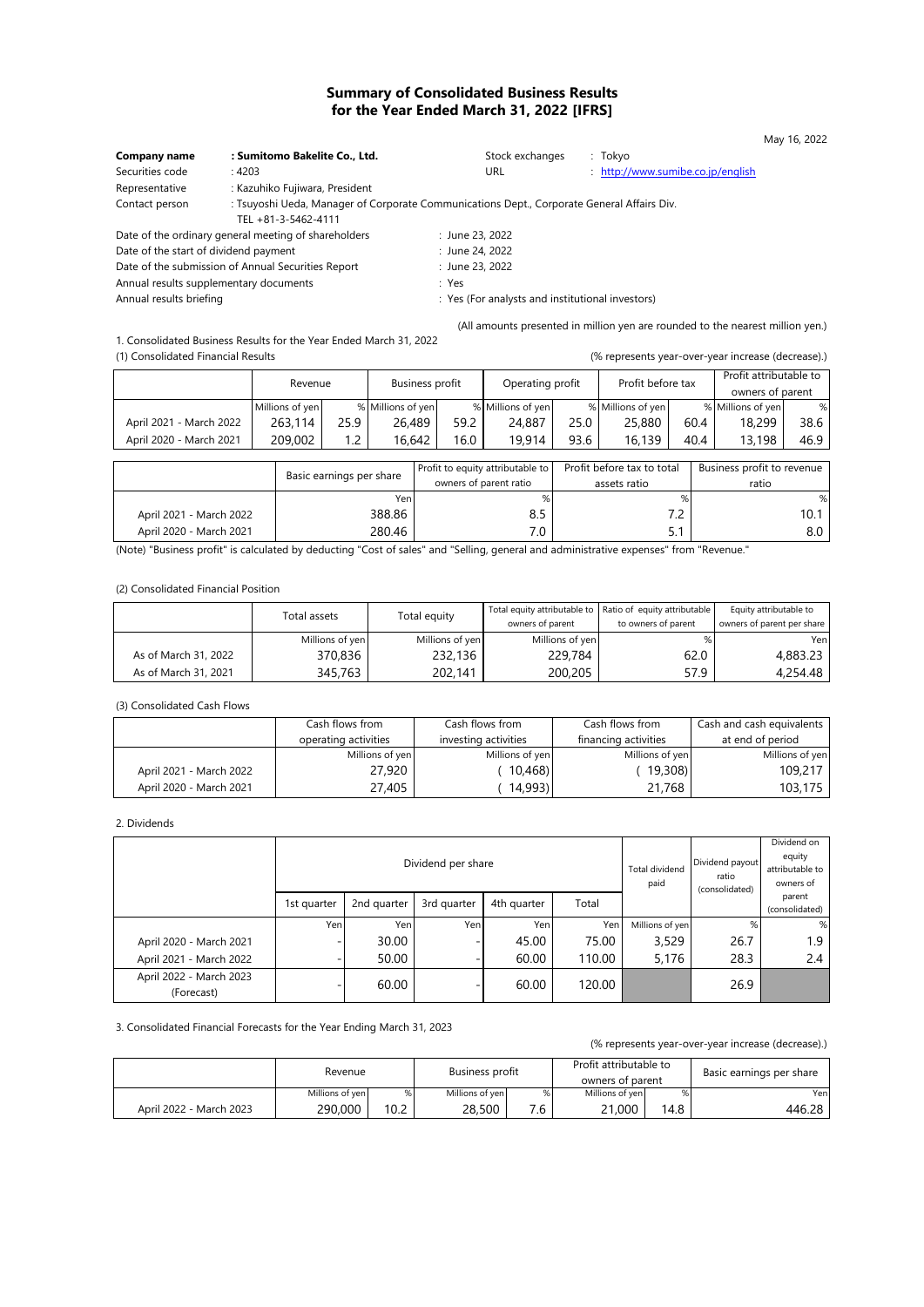[Notes]

(1) Changes in significant subsidiaries (changes in " Specified Subsidiaries " accompanying changes in scope of consolidation) during this period : None

| (2) Changes in accounting policies and changes in accounting estimates |
|------------------------------------------------------------------------|
|------------------------------------------------------------------------|

| a) Changes in accounting policies required by IFRS | : Yes  |
|----------------------------------------------------|--------|
| b) Changes in accounting policies other than a)    | : None |
| c) Changes in accounting estimates                 | : None |

(3) Number of outstanding shares

a) Number of outstanding shares (including treasury shares)

b) Number of treasury shares

c) Average number of outstanding shares during the period (excluding treasury shares)

|                         |                                    | (Shares)   |
|-------------------------|------------------------------------|------------|
| As of March 31, 2022    | 49,590,478 As of March 31, 2021    | 49.590.478 |
| As of March 31, 2022    | 2,534,727 As of March 31, 2021     | 2,532,997  |
| April 2021 - March 2022 | 47,056,677 April 2020 - March 2021 | 47,058,347 |

(Reference) Standalone Business Results for the Year Ended March 31, 2022

|                                  | (All amounts presented in million yen are rounded down to the nearest million yen in this section.) |
|----------------------------------|-----------------------------------------------------------------------------------------------------|
| (1) Standalone financial results | (% represents year-over-year increase (decrease).)                                                  |

|                         | Net sales       |      | Operating income |      | Ordinary income |       | Net income      |   |
|-------------------------|-----------------|------|------------------|------|-----------------|-------|-----------------|---|
|                         | Millions of yen | %    | Millions of yen  | %    | Millions of yen | %     | Millions of yen | % |
| April 2021 - March 2022 | 99.737          | 10.9 | 10,515           | 3.9  | 11,507          | 5.9   | 7,627           |   |
| April 2020 - March 2021 | 89,968          | 1.0  | 10.117           | 28.9 | 10,864          | 113.4 | 11,702          |   |

|                         | Net income per share (basic) |
|-------------------------|------------------------------|
|                         | Yen                          |
| April 2021 - March 2022 | 162.10                       |
| April 2020 - March 2021 | (248.69)                     |

#### (2) Standalone financial position

|                      | Total assets    | Net assets      | Equity ratio | Net assets per share |  |
|----------------------|-----------------|-----------------|--------------|----------------------|--|
|                      | Millions of yen | Millions of yen | %            | Yen                  |  |
| As of March 31, 2022 | 214,566         | 117,693         | 54.9         | 2,501.15             |  |
| As of March 31, 2021 | 222,862         | 115,829         | 52.0         | 2,461.44             |  |

(Reference) Equity March 31, 2022: 117,693 millions of yen, March 31, 2021: 115,829 millions of yen

(Note) Standalone financial figures were prepared in accordance with accounting standards generally accepted in Japan.

"Summary of Consolidated Business Results" is not subject to audit by certified public accountants or audit firm.

(Information on appropriate use of forecasts)

The forecasts stated in this summary are based on information which is currently available to Sumitomo Bakelite Co., Ltd. and certain differ due to various factors. assumptions regarded to be reasonable. Since they do not guarantee future performance, there are possibilities that actual results may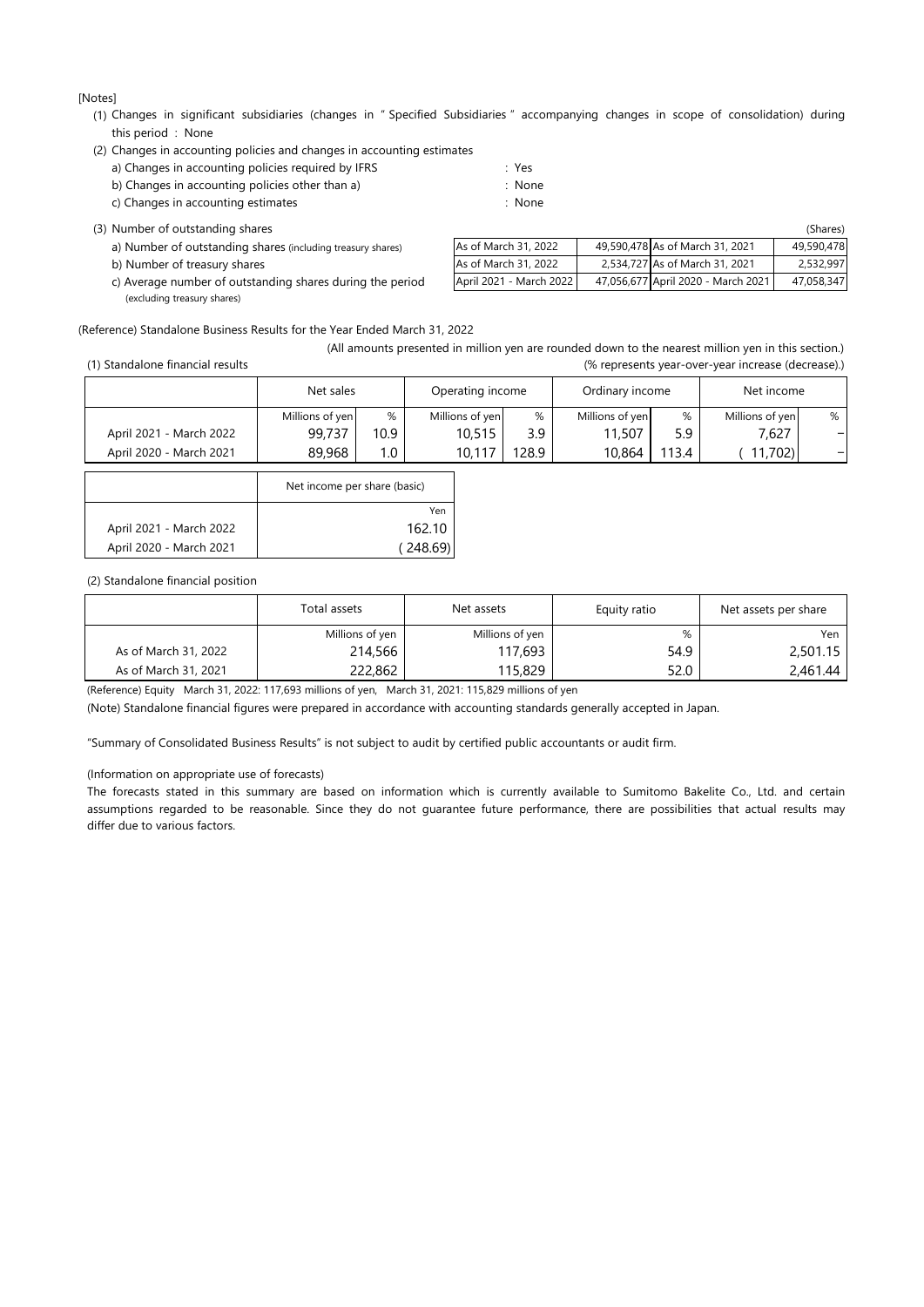# Consolidated Financial Statements

(1) Consolidated Statements of Financial Position

(Millions of yen)

|                               | March 31, 2021 | March 31, 2022 |
|-------------------------------|----------------|----------------|
| Assets                        |                |                |
| Current assets                |                |                |
| Cash and cash equivalents     | 103,175        | 109,217        |
| Trade and other receivables   | 52,594         | 59,414         |
| Other financial assets        | 49             | 47             |
| Inventories                   | 39,566         | 50,276         |
| Other current assets          | 3,764          | 4,337          |
| Total current assets          | 199,149        | 223,291        |
| Non-current assets            |                |                |
| Property, plant and equipment | 98,507         | 101,456        |
| Right-of-use assets           | 6,641          | 6,963          |
| Goodwill                      | 1,197          | 1,260          |
| Other intangible assets       | 2,652          | 2,488          |
| Other financial assets        | 30,600         | 27,539         |
| Retirement benefit asset      | 4,207          | 5,500          |
| Deferred tax assets           | 2,622          | 2,211          |
| Other non-current assets      | 190            | 128            |
| Total non-current assets      | 146,615        | 147,546        |
| Total assets                  | 345,763        | 370,836        |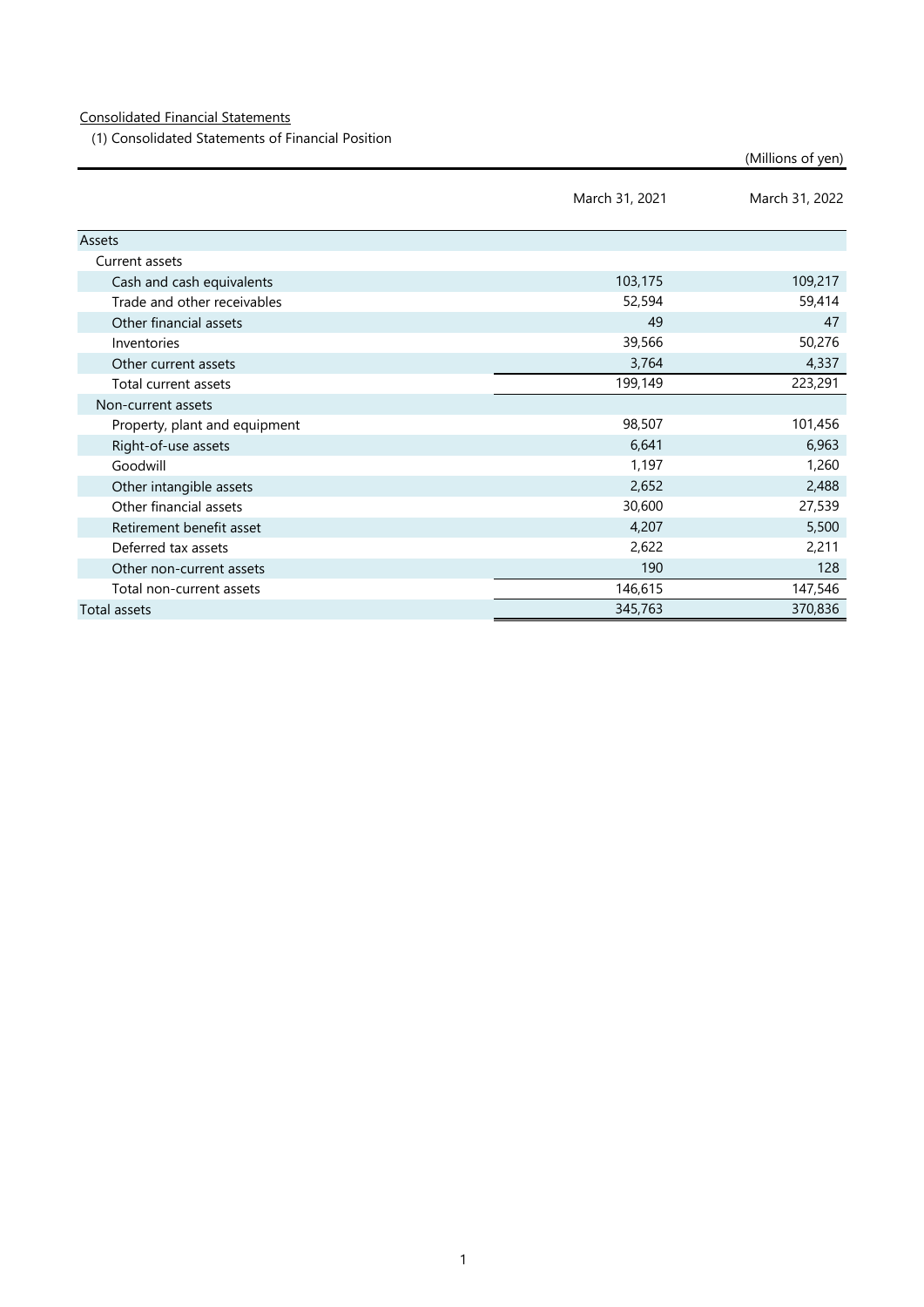|                                               |                | (Millions of yen) |
|-----------------------------------------------|----------------|-------------------|
|                                               | March 31, 2021 | March 31, 2022    |
| Liabilities and equity                        |                |                   |
| Liabilities                                   |                |                   |
| <b>Current liabilities</b>                    |                |                   |
| Borrowings                                    | 46,358         | 35,155            |
| Trade and other payables                      | 47,621         | 56,316            |
| Other financial liabilities                   | 1,615          | 1,422             |
| Income taxes payable                          | 2,878          | 3,241             |
| Provisions                                    | 404            | 200               |
| Other current liabilities                     | 564            | 776               |
| <b>Total current liabilities</b>              | 99,440         | 97,110            |
| Non-current liabilities                       |                |                   |
| Borrowings                                    | 25,507         | 23,467            |
| Other financial liabilities                   | 3,529          | 3,578             |
| Retirement benefit liability                  | 4,611          | 4,148             |
| Provisions                                    | 1,330          | 1,235             |
| Deferred tax liabilities                      | 8,682          | 8,592             |
| Other non-current liabilities                 | 522            | 571               |
| Total non-current liabilities                 | 44,182         | 41,591            |
| <b>Total liabilities</b>                      | 143,622        | 138,701           |
| Equity                                        |                |                   |
| Share capital                                 | 37,143         | 37,143            |
| Capital surplus                               | 35,137         | 35,137            |
| Treasury shares                               | (6,785)        | (6,794)           |
| Other components of equity                    | 10,658         | 24,915            |
| Retained earnings                             | 124,052        | 139,383           |
| Total equity attributable to owners of parent | 200,205        | 229,784           |
| Non-controlling interests                     | 1,936          | 2,352             |
| Total equity                                  | 202,141        | 232,136           |
| Total liabilities and equity                  | 345,763        | 370,836           |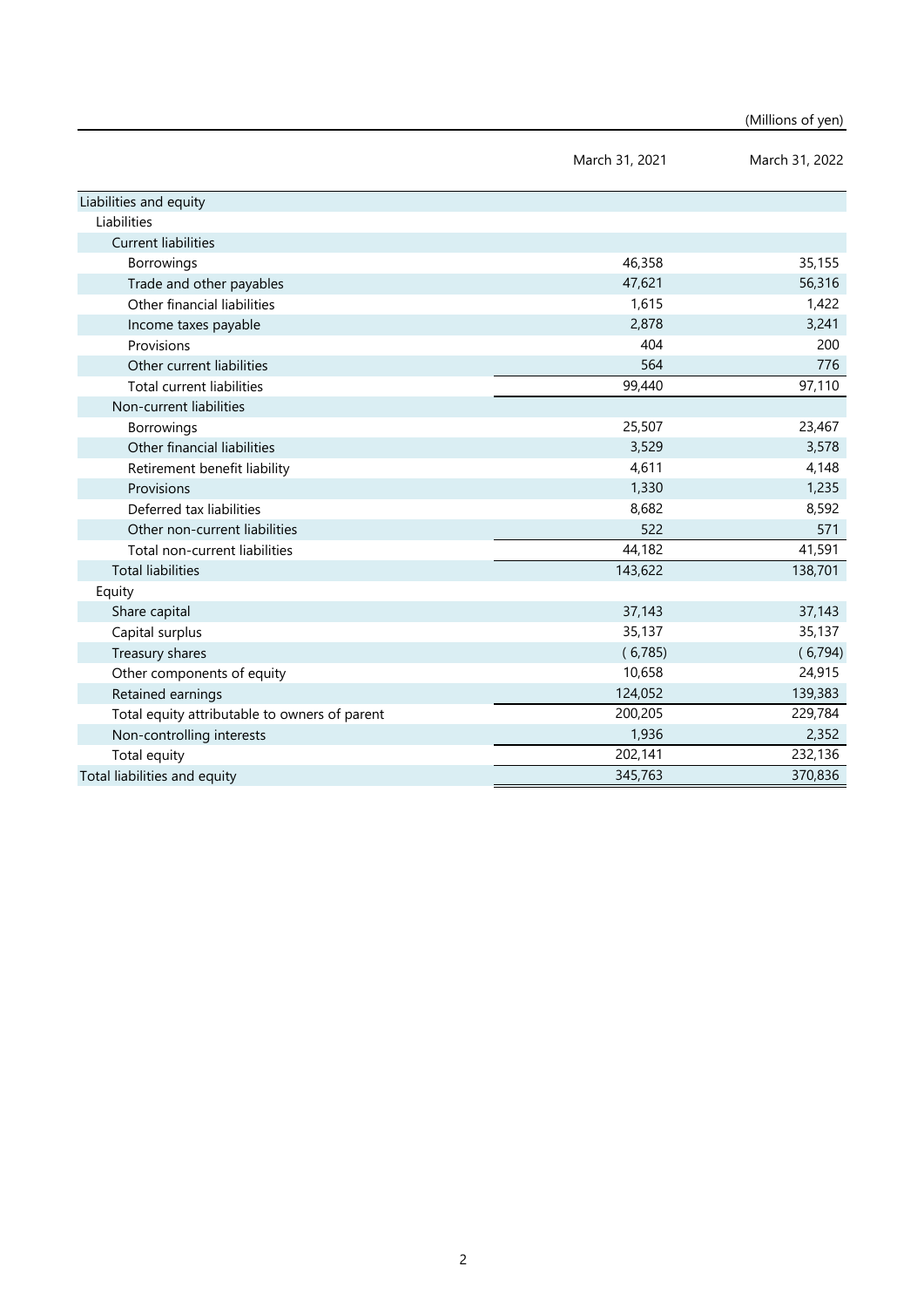| (2) Consolidated Statements of Income and Consolidated Statements of Comprehensive Income |
|-------------------------------------------------------------------------------------------|
| (Consolidated statements of income)                                                       |

|                                                                  |                     | (Millions of yen)   |
|------------------------------------------------------------------|---------------------|---------------------|
|                                                                  | The Year ended      | The Year ended      |
|                                                                  | March 31, 2021      | March 31, 2022      |
|                                                                  | (From April 1, 2020 | (From April 1, 2021 |
|                                                                  | to March 31, 2021)  | to March 31, 2022)  |
| Revenue                                                          | 209,002             | 263,114             |
| Cost of sales                                                    | (145, 639)          | (182,708)           |
| Gross profit                                                     | 63,363              | 80,406              |
| Selling, general and administrative expenses                     | (46, 721)           | (53, 917)           |
| <b>Business profit</b>                                           | 16,642              | 26,489              |
| Other income                                                     | 8,308               | 150                 |
| Other expenses                                                   | (5,036)             | (1,753)             |
| Operating profit                                                 | 19,914              | 24,887              |
| Finance income                                                   | 1,393               | 1,291               |
| Finance costs                                                    | (5, 132)            | (298)               |
| Share of profit (loss) of investments accounted for using equity | (37)                |                     |
| method                                                           |                     |                     |
| Profit before tax                                                | 16,139              | 25,880              |
| Income tax expenses                                              | (2,871)             | (7,220)             |
| Profit                                                           | 13,268              | 18,660              |
|                                                                  |                     |                     |
| Profit attributable to:                                          |                     |                     |
| Owners of parent                                                 | 13,198              | 18,299              |
| Non-controlling interests                                        | 70                  | 361                 |
| Profit                                                           | 13,268              | 18,660              |
|                                                                  |                     |                     |
| Earnings per share                                               |                     |                     |
| Basic earnings per share (Yen)                                   | 280.46              | 388.86              |
| Diluted earnings per share (Yen)                                 |                     |                     |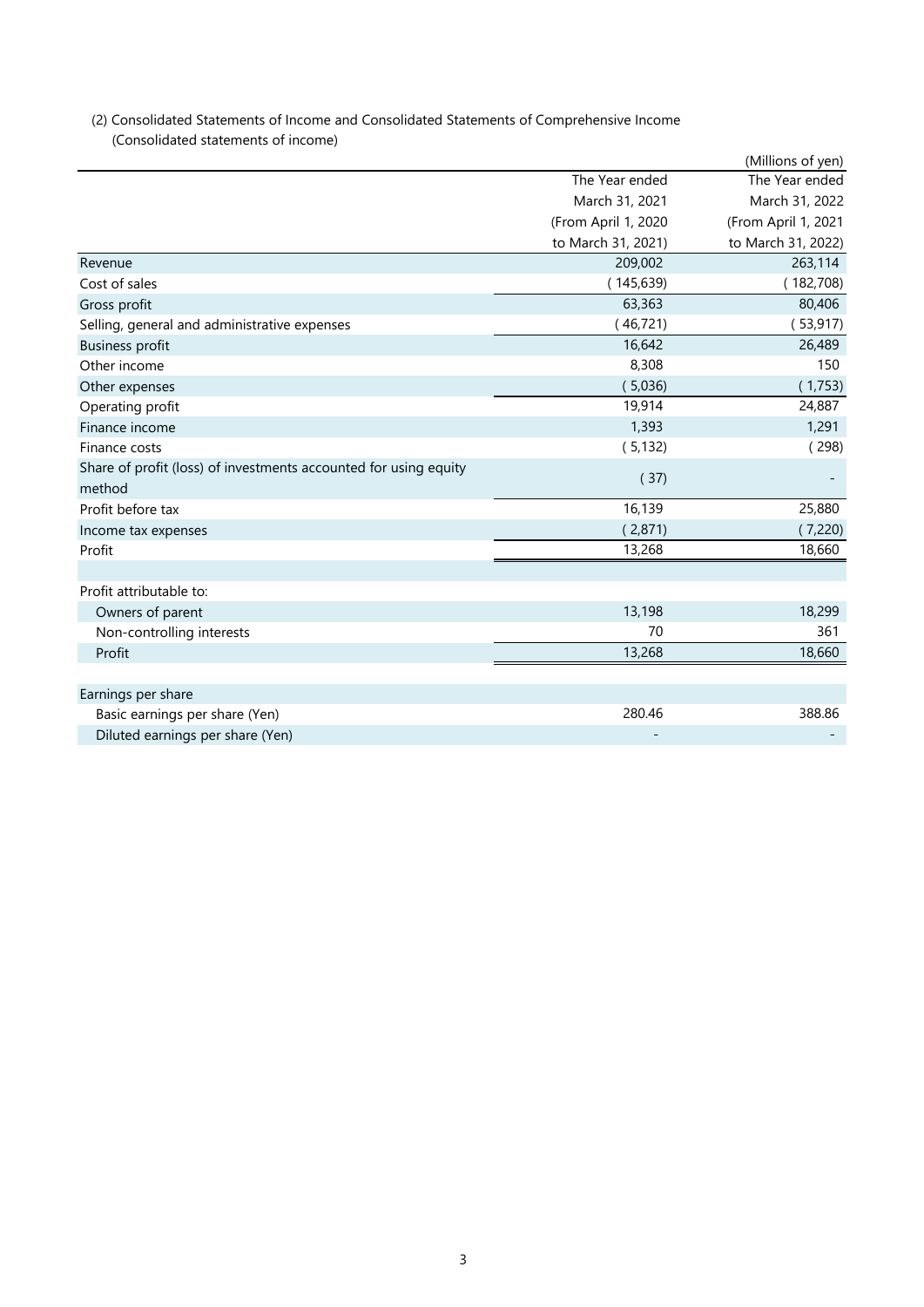(Consolidated statements of comprehensive income)

|                                                              | The Year ended      | The Year ended      |
|--------------------------------------------------------------|---------------------|---------------------|
|                                                              | March 31, 2021      | March 31, 2022      |
|                                                              | (From April 1, 2020 | (From April 1, 2021 |
|                                                              | to March 31, 2021)  | to March 31, 2022)  |
| Profit                                                       | 13,268              | 18,660              |
| Other comprehensive income                                   |                     |                     |
| Items that will not be reclassified to profit or loss        |                     |                     |
| Financial assets measured at fair value through other        | 3,531               |                     |
| comprehensive income                                         |                     | (750)               |
| Remeasurements of defined benefit plans                      | 2,374               | 1,683               |
| Share of other comprehensive income of investments accounted | 17                  |                     |
| for using equity method                                      |                     |                     |
| Total items that will not be reclassified to profit or loss  | 5,922               | 932                 |
| Items that may be reclassified to profit or loss             |                     |                     |
| Cash flow hedges                                             | 91                  | 60                  |
| Exchange differences on translation of foreign operations    | 6,951               | 14,980              |
| Share of other comprehensive income of investments accounted | 77                  |                     |
| for using equity method                                      |                     |                     |
| Total items that may be reclassified to profit or loss       | 7,120               | 15,040              |
| Other comprehensive income, net of tax                       | 13,042              | 15,973              |
| Comprehensive income                                         | 26,310              | 34,632              |
|                                                              |                     |                     |
| Comprehensive income attributable to:                        |                     |                     |
| Owners of parent                                             | 26,119              | 34,058              |
| Non-controlling interests                                    | 191                 | 574                 |
| Comprehensive income                                         | 26,310              | 34,632              |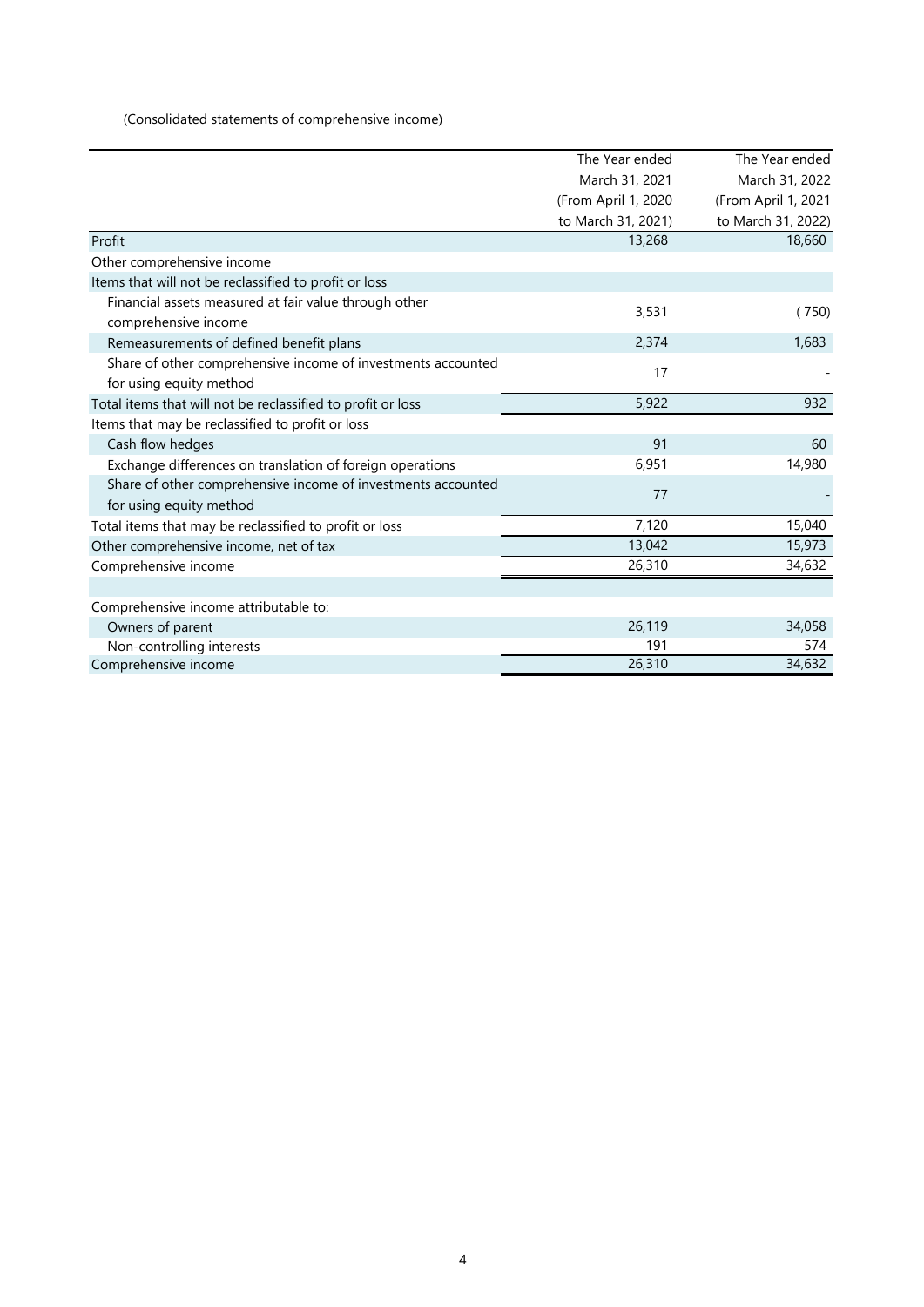# (3) Consolidated Statements of Changes in Equity

For the year ended March 31, 2021 (From April 1, 2020 to March 31, 2021)

(Millions of yen)

|                                                                     |                          |                    |                    |                      |                                                                                           | Total equity attributable to owners of parent |                            |                                                                       |         |                                  |              |
|---------------------------------------------------------------------|--------------------------|--------------------|--------------------|----------------------|-------------------------------------------------------------------------------------------|-----------------------------------------------|----------------------------|-----------------------------------------------------------------------|---------|----------------------------------|--------------|
|                                                                     |                          |                    |                    |                      |                                                                                           |                                               | Other components of equity |                                                                       |         |                                  |              |
|                                                                     | Share capital            | Capital<br>surplus | Treasury<br>shares | Retained<br>earnings | Financial assets<br>measured at<br>fair value<br>through other<br>comprehensive<br>income | Remeasurements<br>of defined<br>benefit plans | Cash flow<br>hedges        | Exchange<br>differences on<br>translation of<br>foreign<br>operations | Total   | Non-<br>controlling<br>interests | Total equity |
| Balance at beginning of<br>current period                           | 37,143                   | 35,359             | (6,780)            | 110,967              | 7,222                                                                                     |                                               | (203)                      | (6,570)                                                               | 449     | 2,016                            | 179,154      |
| Profit                                                              |                          |                    |                    | 13,198               |                                                                                           |                                               |                            |                                                                       |         | 70                               | 13,268       |
| Other comprehensive<br>income                                       |                          |                    |                    | $\sim$               | 3,568                                                                                     | 2,353                                         | 91                         | 6,908                                                                 | 12,921  | 121                              | 13,042       |
| Comprehensive income                                                |                          |                    |                    | 13,198               | 3,568                                                                                     | 2,353                                         | 91                         | 6,908                                                                 | 12,921  | 191                              | 26,310       |
| Dividends from surplus                                              |                          |                    |                    | (2,824)              |                                                                                           |                                               |                            |                                                                       |         | (96)                             | (2,920)      |
| Purchase of treasury shares                                         |                          |                    | (5)                |                      |                                                                                           |                                               |                            |                                                                       |         |                                  | (5)          |
| Disposal of treasury shares                                         |                          | $\mathbf 0$        | 0                  |                      |                                                                                           |                                               |                            |                                                                       |         |                                  | $\mathbf 0$  |
| Change due to new<br>consolidation of subsidiaries                  |                          |                    |                    |                      |                                                                                           |                                               |                            |                                                                       |         | 61                               | 61           |
| Acquisition of non-<br>controlling interests                        |                          | (222)              |                    |                      |                                                                                           | (1)                                           |                            | (0)                                                                   | (2)     | (235)                            | (458)        |
| Transfer from other<br>components of equity to<br>retained earnings |                          |                    |                    | 2,710                | (358)                                                                                     | (2,352)                                       |                            | $\sim$                                                                | (2,710) |                                  |              |
| Total transactions with<br>owners                                   | $\overline{\phantom{a}}$ | (222)              | (5)                | (113)                | (358)                                                                                     | (2,353)                                       |                            | (0)                                                                   | (2,712) | (271)                            | (3,323)      |
| Balance at end of current<br>period                                 | 37,143                   | 35,137             | (6,785)            | 124,052              | 10,431                                                                                    | ÷                                             | (111)                      | 338                                                                   | 10,658  | 1,936                            | 202,141      |
|                                                                     |                          |                    |                    |                      |                                                                                           |                                               |                            |                                                                       |         |                                  |              |

#### For the year ended March 31, 2022 (From April 1, 2021 to March 31, 2022)

(Millions of yen)

|                                                                     |               |                    |                          |                      |                                                                                           | Total equity attributable to owners of parent |                            |                                                                       |         |                                  |              |
|---------------------------------------------------------------------|---------------|--------------------|--------------------------|----------------------|-------------------------------------------------------------------------------------------|-----------------------------------------------|----------------------------|-----------------------------------------------------------------------|---------|----------------------------------|--------------|
|                                                                     |               |                    |                          |                      |                                                                                           |                                               | Other components of equity |                                                                       |         |                                  |              |
|                                                                     | Share capital | Capital<br>surplus | Treasury<br>shares       | Retained<br>earnings | Financial assets<br>measured at<br>fair value<br>through other<br>comprehensive<br>income | Remeasurements<br>of defined<br>benefit plans | Cash flow<br>hedges        | Exchange<br>differences on<br>translation of<br>foreign<br>operations | Total   | Non-<br>controlling<br>interests | Total equity |
| Balance at beginning of<br>current period                           | 37,143        | 35,137             | (6,785)                  | 124,052              | 10,431                                                                                    |                                               | (111)                      | 338                                                                   | 10,658  | 1,936                            | 202,141      |
| Profit                                                              |               |                    |                          | 18,299               |                                                                                           |                                               |                            |                                                                       |         | 361                              | 18,660       |
| Other comprehensive<br>income                                       |               |                    |                          | $\sim$               | (750)                                                                                     | 1,674                                         | 60                         | 14,776                                                                | 15,759  | 213                              | 15,973       |
| Comprehensive income                                                |               |                    |                          | 18,299               | (750)                                                                                     | 1,674                                         | 60                         | 14,776                                                                | 15,759  | 574                              | 34,632       |
| Dividends from surplus                                              |               |                    |                          | (4,470)              |                                                                                           |                                               |                            |                                                                       |         | (159)                            | (4,629)      |
| Purchase of treasury shares                                         |               |                    | (9)                      |                      |                                                                                           |                                               |                            |                                                                       |         |                                  | (9)          |
| Disposal of treasury shares                                         |               |                    |                          |                      |                                                                                           |                                               |                            |                                                                       |         |                                  |              |
| Change due to new<br>consolidation of subsidiaries                  |               |                    |                          |                      |                                                                                           |                                               |                            |                                                                       |         |                                  |              |
| Acquisition of non-<br>controlling interests                        |               |                    |                          |                      |                                                                                           |                                               |                            |                                                                       |         |                                  |              |
| Transfer from other<br>components of equity to<br>retained earnings |               |                    | $\overline{\phantom{a}}$ | 1,503                | 171                                                                                       | (1,674)                                       |                            | $\overline{\phantom{a}}$                                              | (1,503) |                                  |              |
| Total transactions with<br>owners                                   |               |                    | (9)                      | (2,968)              | 171                                                                                       | (1,674)                                       |                            | $\overline{\phantom{a}}$                                              | (1,503) | (159)                            | (4,638)      |
| Balance at end of current<br>period                                 | 37,143        | 35,137             | (6,794)                  | 139,383              | 9,852                                                                                     |                                               | (52)                       | 15,114                                                                | 24,915  | 2,352                            | 232,136      |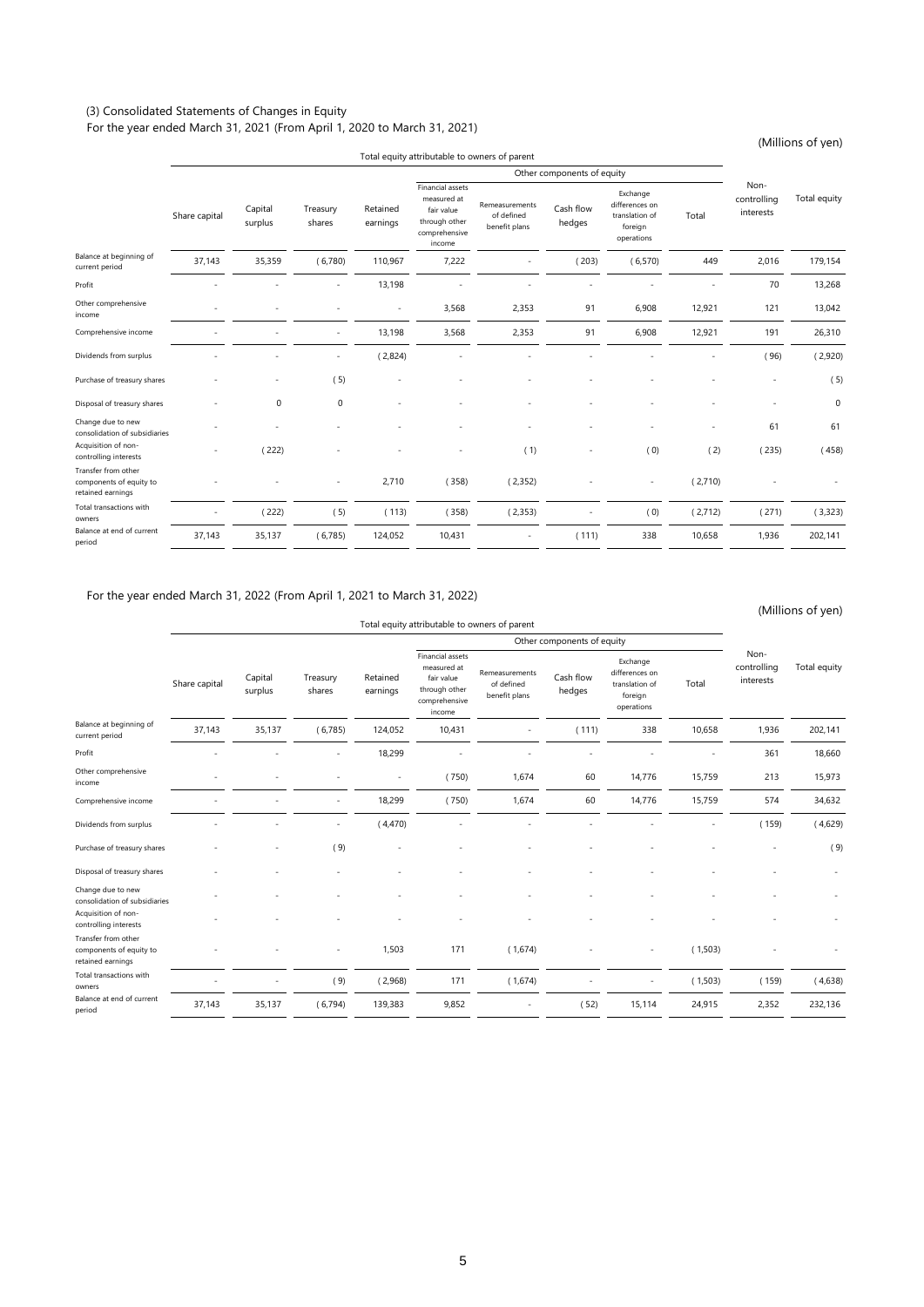# (4) Consolidated Statements of Cash Flows

|                                                                |                     | (Millions of yen)   |
|----------------------------------------------------------------|---------------------|---------------------|
|                                                                | The Year ended      | The Year ended      |
|                                                                | March 31, 2021      | March 31, 2022      |
|                                                                | (From April 1, 2020 | (From April 1, 2021 |
|                                                                | to March 31, 2021)  | to March 31, 2022)  |
| Cash flows from operating activities                           |                     |                     |
| Profit before tax                                              | 16,139              | 25,880              |
| Depreciation and amortization                                  | 12,259              | 13,221              |
| Impairment losses                                              | 3,100               | 1,295               |
| Gain on bargain purchase                                       | (8, 101)            |                     |
| Interest and dividend income                                   | (1,051)             | (1, 186)            |
| Interest expenses                                              | 363                 | 298                 |
| Loss (gain) on step acquisition                                | 4,598               |                     |
| Decrease (increase) in trade and other receivables             | (1,814)             | (4,441)             |
| Increase (decrease) in trade and other payables                | 695                 | 7,207               |
| Decrease (increase) in inventories                             | 2,493               | (8,089)             |
| Others, net                                                    | 573                 | (108)               |
| Subtotal                                                       | 29,254              | 34,076              |
| Interest received                                              | 377                 | 344                 |
| Dividends received                                             | 749                 | 625                 |
| Interest paid                                                  | (362)               | (300)               |
| Income taxes paid                                              | (2,613)             | (6,825)             |
| Net cash provided by (used in) operating activities            | 27,405              | 27,920              |
| Cash flows from investing activities                           |                     |                     |
| Purchase of property, plant and equipment                      | (8,956)             | (12,409)            |
| Proceeds from sale of property, plant and equipment            | 308                 | 43                  |
| Purchase of investment securities                              | (333)               | (16)                |
| Proceeds from sale of investment securities                    | 348                 | 2,619               |
| Purchase of investments in subsidiaries resulting in change in |                     |                     |
| scope of consolidation                                         | (5,708)             |                     |
| Others, net                                                    | (651)               | (705)               |
| Net cash provided by (used in) investing activities            | (14,993)            | (10, 468)           |
| Cash flows from financing activities                           |                     |                     |
| Increase (decrease) in short-term borrowings                   | 18                  | 91                  |
| Increase (decrease) in commercial papers                       | 4,500               | 9,000               |
| Proceeds from long-term borrowings                             | 27,026              |                     |
| Repayments of long-term borrowings                             | (5,489)             | (22,689)            |
| Repayments of lease liabilities                                | (904)               | (1,072)             |
| Dividends paid                                                 | (2,824)             | (4,470)             |
| Dividends paid to non-controlling interests                    | (96)                | (159)               |
| Others, net                                                    | (464)               | (9)                 |
| Net cash provided by (used in) financing activities            | 21,768              | (19,308)            |
| Effect of exchange rate changes on cash and cash equivalents   | 3,224               | 7,897               |
| Net increase (decrease) in cash and cash equivalents           | 37,404              | 6,042               |
| Cash and cash equivalents at beginning of period               | 65,771              | 103,175             |
| Cash and cash equivalents at end of period                     | 103,175             | 109,217             |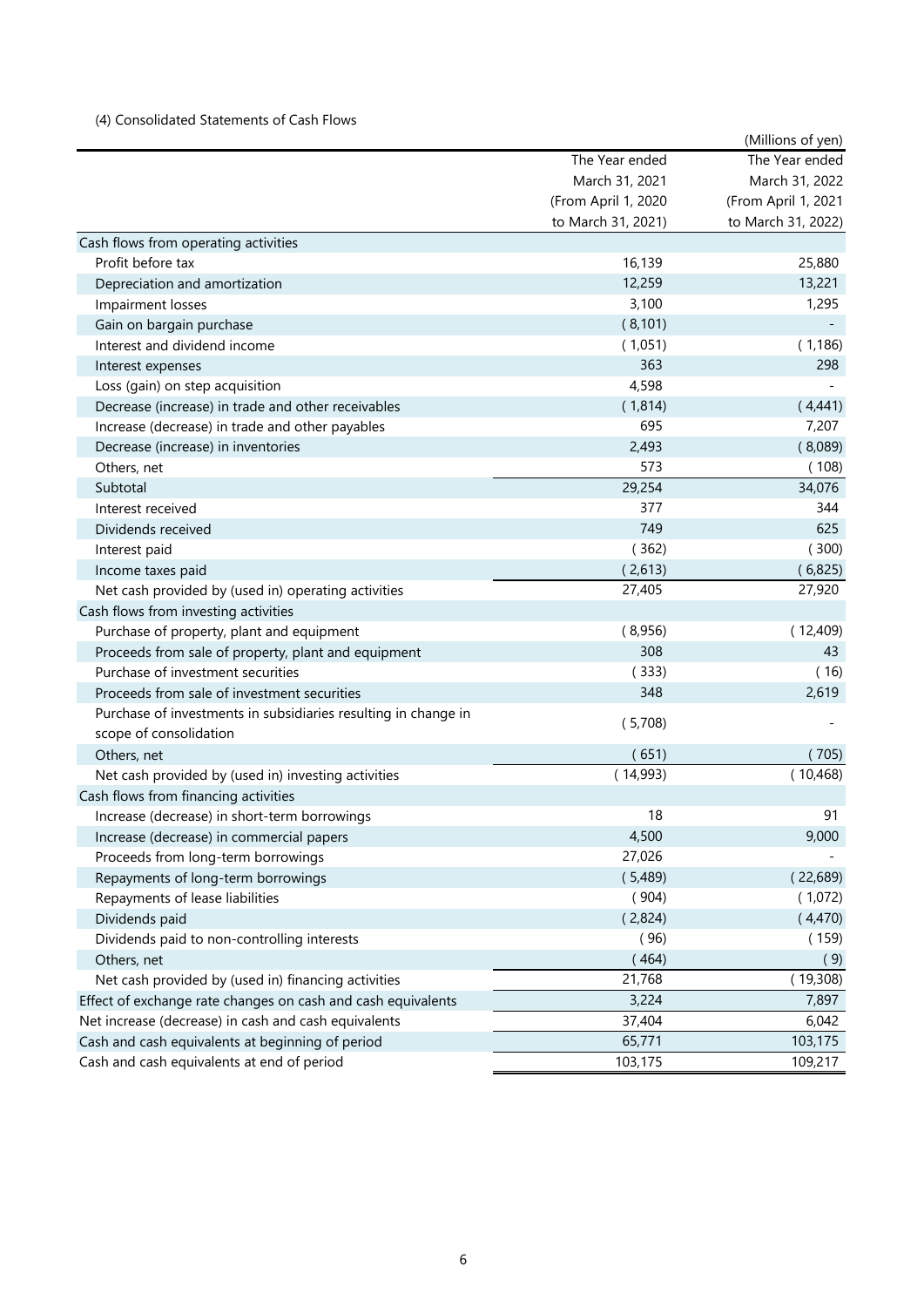# Segment Information

#### Major products and services categorized in each reportable segment are as follows:

| Reportable segments       | Major products and services                                                                     |
|---------------------------|-------------------------------------------------------------------------------------------------|
| Semiconductor materials   | Epoxy resin molding compounds for encapsulation of semiconductor devices,                       |
|                           | Positive-type photosensitive coating resins for semiconductor wafers,                           |
|                           | Pastes for die bonding, Semiconductor substrate materials                                       |
| High-performance plastics | Phenolic molding compounds, Phenolic resins for industrial use, Molded parts and                |
|                           | molding dies, Synthetic resin adhesive, Phenolic resin copper-clad laminates, Epoxy resin       |
|                           | copper-clad laminates, Aerospace interior components                                            |
| Quality of life products  | Medical devices and pharmaceuticals, Melamine resin decorative laminates and sheets, Polyvinyl  |
|                           | chloride sheets and multilayered films, Freshness preserving films, Polycarbonate resin plates, |
|                           | Polyvinyl chloride plates, Design and construction of sheet waterproof system,                  |
|                           | Biotechnology-related products                                                                  |

#### For the year ended March 31, 2021 (From April 1, 2020 to March 31, 2021)

|                                            |                            |                                  |                             |                          |         |            | (Millions of yen) |
|--------------------------------------------|----------------------------|----------------------------------|-----------------------------|--------------------------|---------|------------|-------------------|
|                                            |                            | Reportable segments              |                             |                          |         |            |                   |
|                                            | Semiconductor<br>materials | High-<br>performance<br>plastics | Quality of life<br>products | Others                   | Total   | Adjustment | Consolidated      |
| Revenue                                    |                            |                                  |                             |                          |         |            |                   |
| <b>External customers</b>                  | 57,266                     | 72,559                           | 78,583                      | 594                      | 209,002 |            | 209,002           |
| Intersegment                               |                            | 155                              | $\Omega$                    | $\overline{\phantom{a}}$ | 156     | (156)      |                   |
| Total revenue                              | 57,266                     | 72,714                           | 78,583                      | 594                      | 209,158 | (156)      | 209,002           |
| Segment profit (loss)<br>(Business profit) | 9,439                      | 3,491                            | 6,613                       | 10                       | 19,552  | (2,910)    | 16,642            |
| Segment assets                             | 96,525                     | 108,520                          | 119,481                     | 1,999                    | 326,525 | 19,238     | 345,763           |
| Other items                                |                            |                                  |                             |                          |         |            |                   |
| Depreciation and amortization              | 2,973                      | 4,423                            | 4,117                       | 28                       | 11,541  | 718        | 12,259            |
| Impairment losses                          | $\overline{\phantom{0}}$   | 1,138                            | 1,962                       | -                        | 3,100   |            | 3,100             |
| Capital expenditures                       | 1,836                      | 3,786                            | 3,745                       | 18                       | 9,385   | 1,753      | 11,138            |

(Note) "Segment profit (loss)" is "Business Profit" which is defined as "Revenue" less "Cost of sales" and "Selling, general and administrative expenses".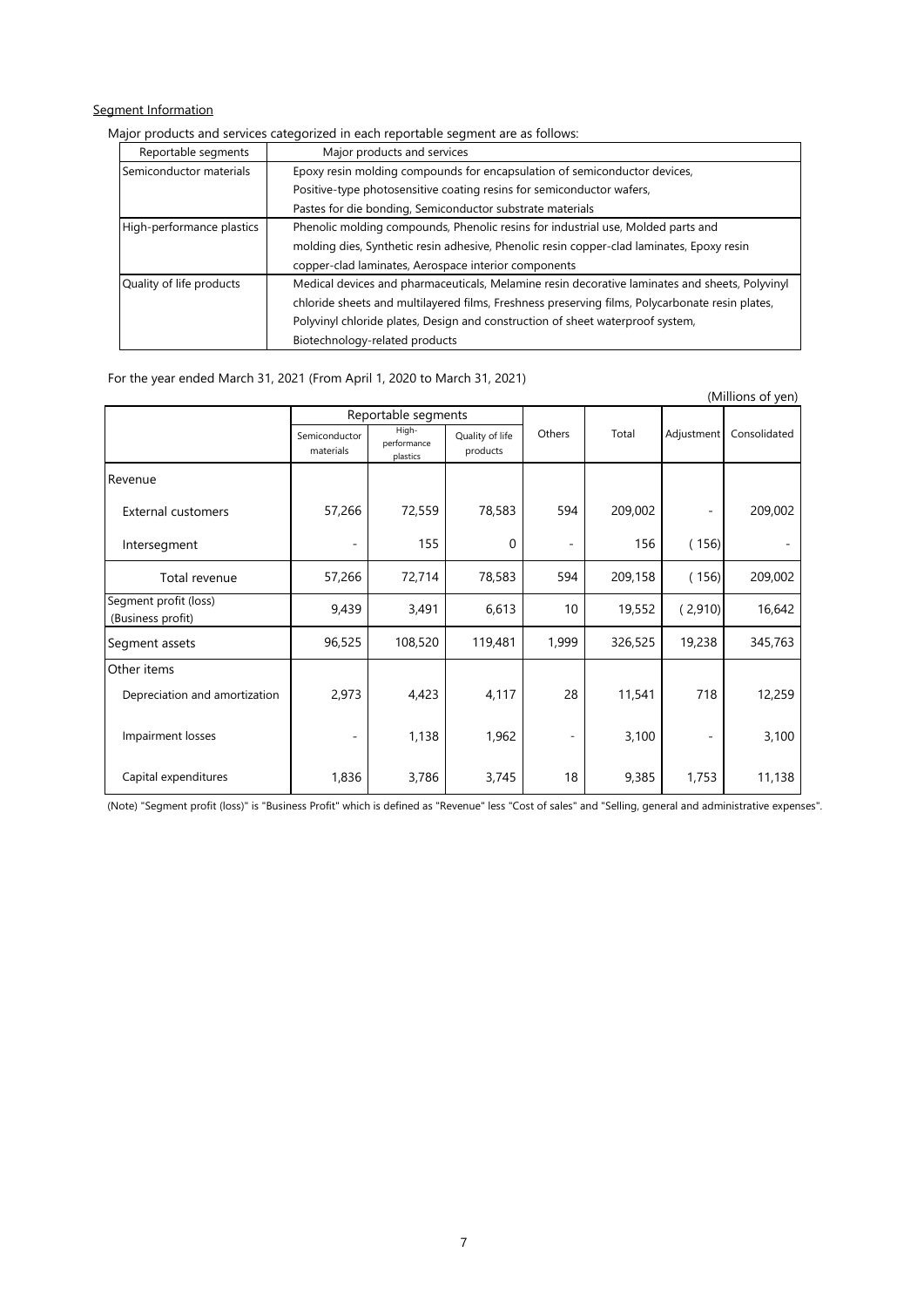| (Millions of yen)                          |                            |                                  |                             |        |         |                          |              |  |  |  |
|--------------------------------------------|----------------------------|----------------------------------|-----------------------------|--------|---------|--------------------------|--------------|--|--|--|
|                                            |                            | Reportable segments              |                             |        |         |                          |              |  |  |  |
|                                            | Semiconductor<br>materials | High-<br>performance<br>plastics | Quality of life<br>products | Others | Total   | Adjustment               | Consolidated |  |  |  |
| Revenue                                    |                            |                                  |                             |        |         |                          |              |  |  |  |
| <b>External customers</b>                  | 75,787                     | 92,244                           | 94,444                      | 639    | 263,114 |                          | 263,114      |  |  |  |
| Intersegment                               | $\overline{a}$             | 158                              |                             |        | 159     | (159)                    |              |  |  |  |
| Total revenue                              | 75,787                     | 92,402                           | 94,445                      | 639    | 263,273 | (159)                    | 263,114      |  |  |  |
| Segment profit (loss)<br>(Business profit) | 16,506                     | 5,934                            | 7,427                       | 110    | 29,976  | (3,487)                  | 26,489       |  |  |  |
| Segment assets                             | 116,669                    | 119,551                          | 115,135                     | 1,093  | 352,448 | 18,388                   | 370,836      |  |  |  |
| Other items                                |                            |                                  |                             |        |         |                          |              |  |  |  |
| Depreciation and amortization              | 3,103                      | 4,602                            | 4,816                       | 30     | 12,552  | 670                      | 13,221       |  |  |  |
| Impairment losses                          |                            | 392                              | 17                          | 886    | 1,295   | $\overline{\phantom{a}}$ | 1,295        |  |  |  |
| Capital expenditures                       | 4,630                      | 3,952                            | 5,497                       | 49     | 14,128  | 280                      | 14,408       |  |  |  |

# For the year ended March 31, 2022 (From April 1, 2021 to March 31, 2022)

(Note) "Segment profit (loss)" is "Business Profit" which is defined as "Revenue" less "Cost of sales" and "Selling, general and administrative expenses".

Reconciliation from "Segment profit (loss)" to "Profit before tax"

|                                                                            | For the year ended<br>March 31, 2021<br>(From April 1, 2020 to March 31, 2021) | For the year ended<br>March 31, 2022<br>(From April 1, 2021 to March 31, 2022) |
|----------------------------------------------------------------------------|--------------------------------------------------------------------------------|--------------------------------------------------------------------------------|
| Segment profit (loss)                                                      | 16,642                                                                         | 26,489                                                                         |
| Other income                                                               | 8,308                                                                          | 150                                                                            |
| Other expenses                                                             | (5,036)                                                                        | (1,753)                                                                        |
| Operating profit                                                           | 19,914                                                                         | 24,887                                                                         |
| Finance income                                                             | 1,393                                                                          | 1,291                                                                          |
| Finance costs                                                              | (5, 132)                                                                       | (298)                                                                          |
| Share of profit (loss) of investments<br>accounted for using equity method | (37)                                                                           |                                                                                |
| Profit before tax                                                          | 16,139                                                                         | 25,880                                                                         |